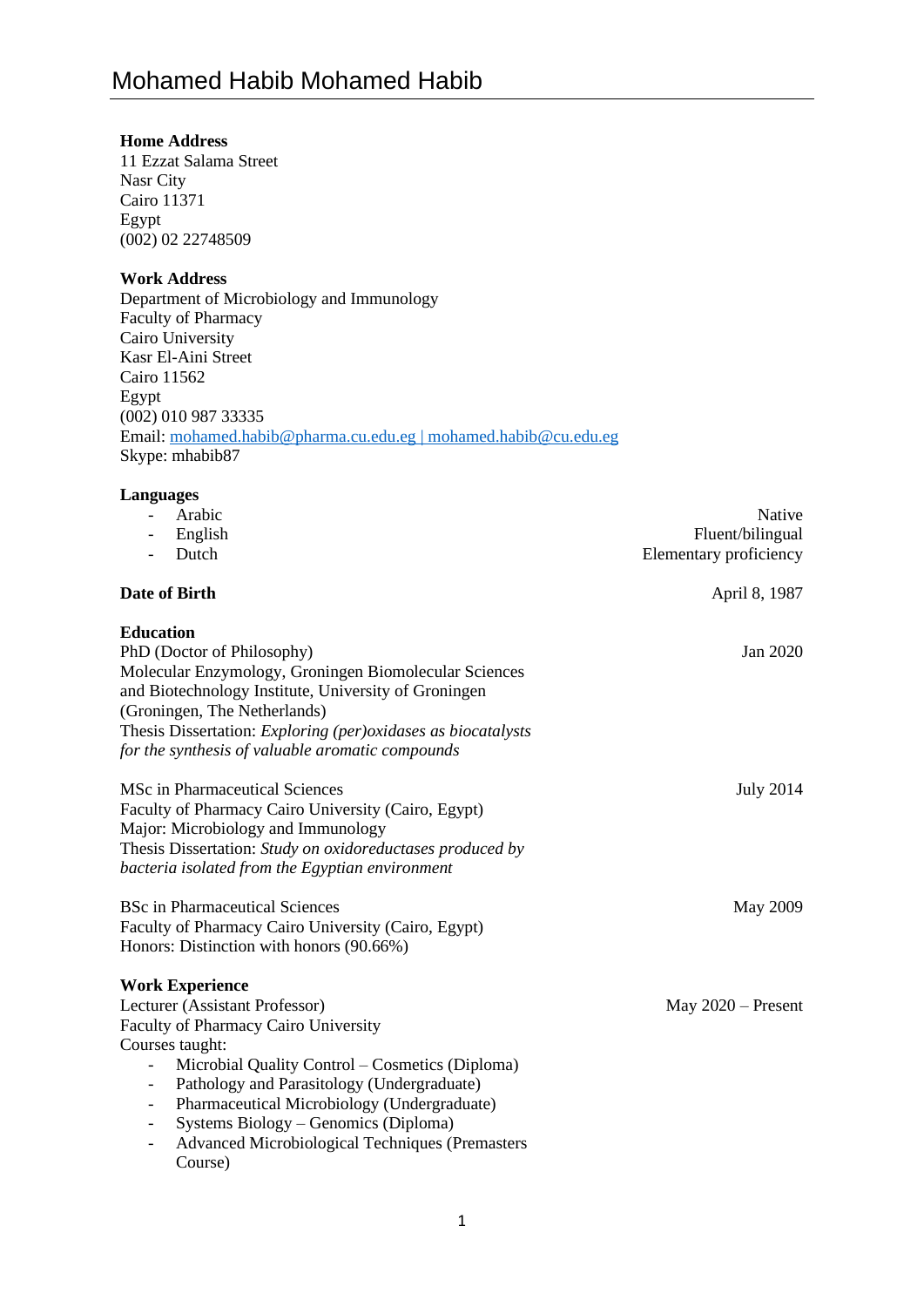| <b>Adjunct Faculty</b><br>Egyptian Chinese University (ECU)<br>Faculty of Pharmacy and Drug Technology<br>Courses taught:<br>Cell Biology (Undergraduate)                                                                                                                                                                                                                                                                                                                                                                                                | February $2021 - July 2021$        |  |
|----------------------------------------------------------------------------------------------------------------------------------------------------------------------------------------------------------------------------------------------------------------------------------------------------------------------------------------------------------------------------------------------------------------------------------------------------------------------------------------------------------------------------------------------------------|------------------------------------|--|
| <b>Adjunct Faculty</b><br>British University in Egypt (BUE)<br>Faculty of Pharmacy<br>Courses taught:<br>Basic Microbiology (Undergraduate)                                                                                                                                                                                                                                                                                                                                                                                                              | February $2021 - July 2021$        |  |
| <b>Teaching Assistant</b><br>University of Groningen<br>Courses taught:                                                                                                                                                                                                                                                                                                                                                                                                                                                                                  |                                    |  |
| Biocatalysis and Membrane Enzymology (Practical)<br>÷,<br>Biochemistry (Practical)<br>$\overline{\phantom{0}}$                                                                                                                                                                                                                                                                                                                                                                                                                                           | Feb 2018<br>April 2018/ April 2019 |  |
| <b>Assistant Lecturer</b><br>Faculty of Pharmacy Cairo University<br>Courses taught:<br><b>Basic Microbiology (Practical)</b><br>-<br>Medical Microbiology (Practical)<br>-<br>Pharmaceutical Microbiology (Practical)<br>$\overline{\phantom{0}}$<br>Parasitology and Pathology (Practical)<br>$\overline{\phantom{0}}$<br>Biotechnology (Practical)<br>$\overline{\phantom{0}}$<br>Cell Biology (Practical)<br>$\overline{\phantom{0}}$                                                                                                                | July 2014 – May 2020               |  |
| Demonstrator<br>Faculty of Pharmacy Cairo University<br>Courses taught:<br><b>Basic Microbiology (Practical)</b><br>$\overline{\phantom{0}}$<br>Medical Microbiology (Practical)<br>$\overline{\phantom{0}}$<br>Pharmaceutical Microbiology (Practical)<br>$\overline{\phantom{0}}$<br>Parasitology and Pathology (Practical)<br>Biotechnology (Practical)<br>Cell Biology (Practical)                                                                                                                                                                   | Sept 2009 – July 2014              |  |
| Pharmacist<br>Al Akkad Hospital Pharmacy<br>Role:                                                                                                                                                                                                                                                                                                                                                                                                                                                                                                        | Nov $2009 -$ Sept $2015$           |  |
| Dispensing medication to inpatients and outpatients<br>$\overline{\phantom{0}}$<br>Inventory check-up<br>$\overline{\phantom{0}}$                                                                                                                                                                                                                                                                                                                                                                                                                        |                                    |  |
| <b>Publications</b><br>A. Zayed, M.K. Mansour, M.S. Sedeek, M.H. Habib, R. Ulber, M.A. Farag Crit. Rev. Biotechnol.<br>2021<br>U. Zitare, M.H. Habib, H.J. Rozeboom, M.L. Mascotti, S. Todorovic, M.W. Fraaije FEBS J. 2020<br>M.H. Habib, M. Trajkovic, M.W. Fraaije in Applied Biocatalysis: The Chemist's Enzyme Toolbox,<br>Wiley, 2020, 301-307.<br>S. Salama, T. Dishisha, M.H. Habib, A.Z. Abdelazem, W. Bakeer, M. Abdel-Latif, Y. Gaber RSC<br>Adv. 2020, 10, 32335-32344.<br>M.H. Habib, H.J. Rozeboom, M.W. Fraaije Molecules 2019, 24, 1208. |                                    |  |
| M. Habib, M. Trajkovic, M.W. Fraaije ACS Catal. 2018, 8, 5549-5552.<br>M.H.M. Habib, P.J. Deuss, N. Loncar, M. Trajkovic, M.W. Fraaije Adv. Synth. Catal. 2017, 359,<br>3354-3361                                                                                                                                                                                                                                                                                                                                                                        |                                    |  |

G. de Gonzalo, D.I. Colpa, M.H.M. Habib, M.W. Fraaije *J. Biotechnol.* **2016**, 236, 110-119.